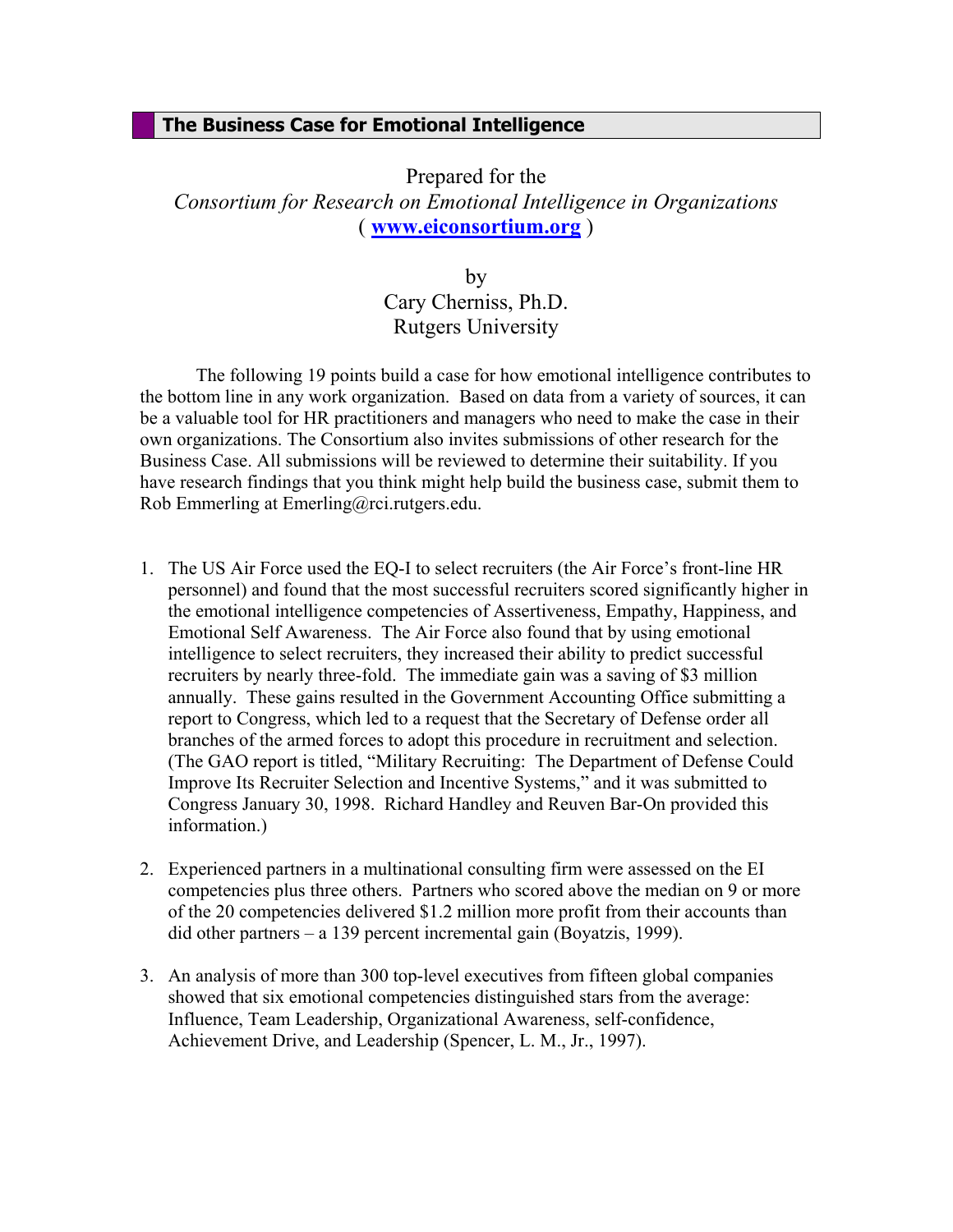- 4. In jobs of medium complexity (sales clerks, mechanics), a top performer is 12 times more productive than those at the bottom and 85 percent more productive than an average performer. In the most complex jobs (insurance salespeople, account managers), a top performer is 127 percent more productive than an average performer (Hunter, Schmidt, & Judiesch, 1990). Competency research in over 200 companies and organizations worldwide suggests that about one-third of this difference is due to technical skill and cognitive ability while two-thirds is due to emotional competence (Goleman, 1998). (In top leadership positions, over four-fifths of the difference is due to emotional competence.)
- 5. At L'Oreal, sales agents selected on the basis of certain emotional competencies significantly outsold salespeople selected using the company's old selection procedure. On an annual basis, salespeople selected on the basis of emotional competence sold \$91,370 more than other salespeople did, for a net revenue increase of \$2,558,360. Salespeople selected on the basis of emotional competence also had 63% less turnover during the first year than those selected in the typical way (Spencer & Spencer, 1993; Spencer, McClelland, & Kelner, 1997).
- 6. In a national insurance company, insurance sales agents who were weak in emotional competencies such as self-confidence, initiative, and empathy sold policies with an average premium of \$54,000. Those who were very strong in at least 5 of 8 key emotional competencies sold policies worth \$114,000 (Hay/McBer Research and Innovation Group, 1997).
- 7. In a large beverage firm, using standard methods to hire division presidents, 50% left within two years, mostly because of poor performance. When they started selecting based on emotional competencies such as initiative, self-confidence, and leadership, only 6% left in two years. Furthermore, the executives selected based on emotional competence were far more likely to perform in the top third based on salary bonuses for performance of the divisions they led: 87% were in the top third. In addition, division leaders with these competencies outperformed their targets by 15 to 20 percent. Those who lacked them under-performed by almost 20% (McClelland, 1999).
- 8. Research by the Center for Creative Leadership has found that the primary causes of derailment in executives involve deficits in emotional competence. The three primary ones are difficulty in handling change, not being able to work well in a team, and poor interpersonal relations.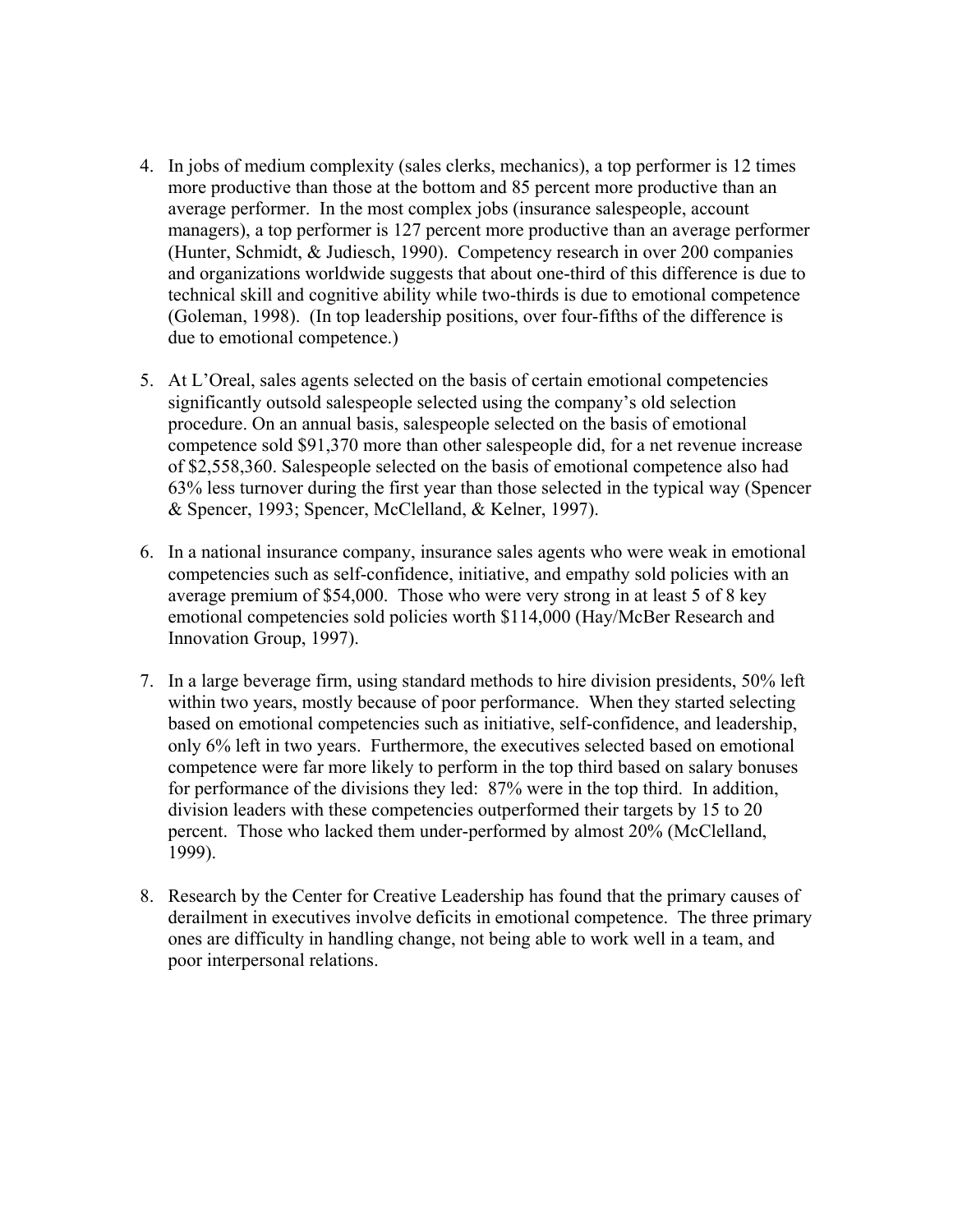- 9. After supervisors in a manufacturing plant received training in emotional competencies such as how to listen better and help employees resolve problems on their own, lost-time accidents were reduced by 50 percent, formal grievances were reduced from an average of 15 per year to 3 per year, and the plant exceeded productivity goals by \$250,000 (Pesuric & Byham, 1996). In another manufacturing plant where supervisors received similar training, production increased 17 percent. There was no such increase in production for a group of matched supervisors who were not trained (Porras & Anderson, 1981).
- 10. One of the foundations of emotional competence -- accurate self-assessment -- was associated with superior performance among several hundred managers from 12 different organizations (Boyatzis, 1982).
- 11. Another emotional competence, the ability to handle stress, was linked to success as a store manager in a retail chain. The most successful store managers were those best able to handle stress. Success was based on net profits, sales per square foot, sales per employee, and per dollar inventory investment (Lusch & Serpkeuci, 1990).
- 12. Optimism is another emotional competence that leads to increased productivity. New salesmen at Met Life who scored high on a test of "learned optimism" sold 37 percent more life insurance in their first two years than pessimists (Seligman, 1990).
- 13. A study of 130 executives found that how well people handled their own emotions determined how much people around them preferred to deal with them (Walter V. Clarke Associates, 1997).
- 14. For sales reps at a computer company, those hired based on their emotional competence were 90% more likely to finish their training than those hired on other criteria (Hay/McBer Research and Innovation Group, 1997).
- 15. At a national furniture retailer, sales people hired based on emotional competence had half the dropout rate during their first year (Hay/McBer Research and Innovation Group, 1997).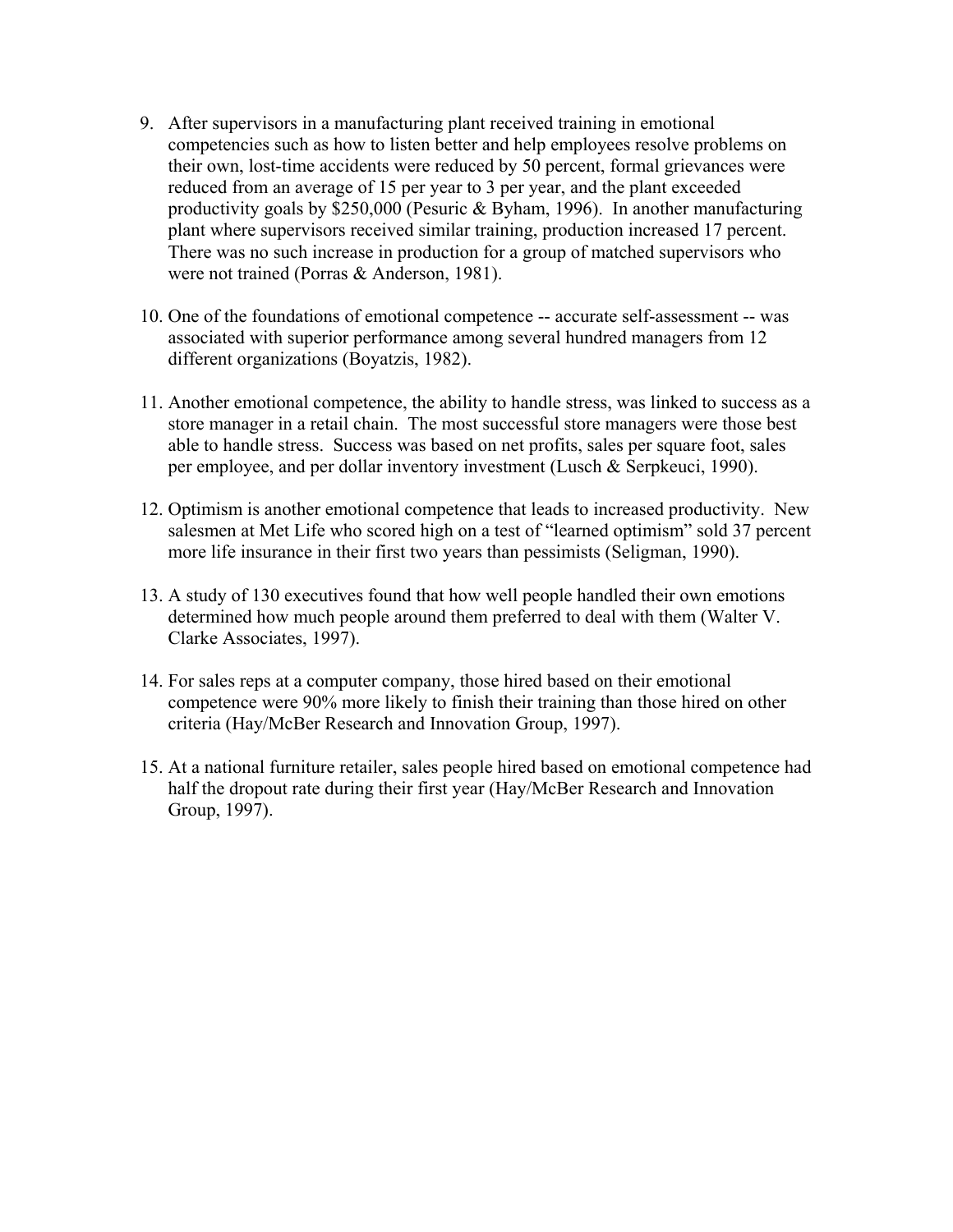- 16. For 515 senior executives analyzed by the search firm Egon Zehnder International, those who were primarily strong in emotional intelligence were more likely to succeed than those who were strongest in either relevant previous experience or IQ. In other words, emotional intelligence was a better predictor of success than either relevant previous experience or high IQ. More specifically, the executive was high in emotional intelligence in 74 percent of the successes and only in 24 percent of the failures. The study included executives in Latin America, Germany, and Japan, and the results were almost identical in all three cultures.
- 17. The following description of a "star" performer reveals how several emotional competencies (noted in italics) were critical in his success: Michael Iem worked at Tandem Computers. Shortly after joining the company as a junior staff analyst, he became aware of the market trend away from mainframe computers to networks that linked workstations and personal computers (*Service Orientation*). Iem realized that unless Tandem responded to the trend, its products would become obsolete (*Initiative and Innovation*). He had to convince Tandem's managers that their old emphasis on mainframes was no longer appropriate (*Influence*) and then develop a system using new technology (*Leadership, Change Catalyst*). He spent four years showing off his new system to customers and company sales personnel before the new network applications were fully accepted (*Self-confidence, Self-Control, Achievement Drive*) (from Richman, L. S., "How to get ahead in America," *Fortune*, May 16, 1994, pp. 46-54).
- 18. Financial advisors at American Express whose managers completed the Emotional Competence training program were compared to an equal number whose managers had not. During the year following training, the advisors of trained managers grew their businesses by 18.1% compared to 16.2% for those whose managers were untrained.
- 19. The most successful debt collectors in a large collection agency had an average goal attainment of 163 percent over a three-month period. They were compared with a group of collectors who achieved an average of only 80 percent over the same time period. The most successful collectors scored significantly higher in the emotional intelligence competencies of self-actualization, independence, and optimism. (Selfactualization refers to a well-developed, inner knowledge of one's own goals and a sense of pride in one's work.) (Bachman et al., 2000).

## **References**

 Bachman, J., Stein, S., Campbell, K., & Sitarenios, G. (2000). Emotional intelligence in the collection of debt. International Journal of Selection and Assessment, 8(3), 176- 182.

 Boyatzis, R. E. (1999). From a presentation to the Linkage Conference on Emotional Intelligence, Chicago, IL, September 27, 1999.